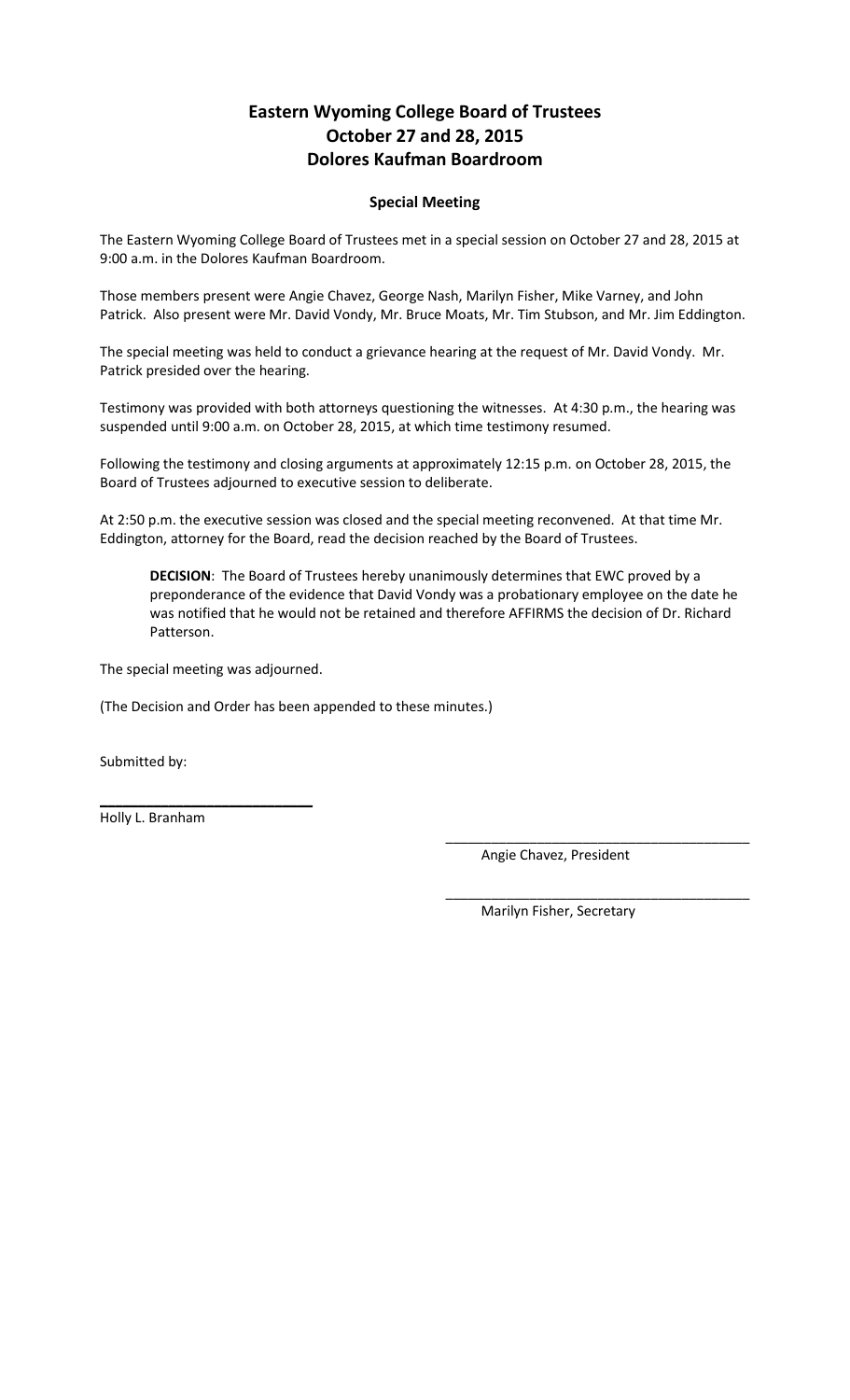#### BEFORE THE BOARD OF TRUSTEES

 $OF$ </u>

## **EASTERN WYOMING COMMUNITY COLLEGE DISTRICT**

Docket No. 2015-01

IN THE MATTER OF

**DAVID VONDY** 

### **DECISION AND ORDER**

THIS MATTER having come before the Board of Trustees on October 27 and 28, 2015 in the above captioned matter, and the Board having considered all exhibits introduced; testimony of all witnesses and argument of counsel the BOARD finds and concludes as follows:

#### **FINDINGS OF FACT**

1. David Vondy was employed by EWC on July 1, 2014.

2. David Vondy was subject to EWC's Policies and Administrative Rules.

3. David Vondy was a probationary employee pursuant to Board Policy 3.2.1 and 3.2.4.

4. On May 20, 2015 David Vondy was notified that he would not be retained as an employee.

5. That on May 20, 2015 David Vondy was still a probationary employee pursuant to Board Policy 3.2.1 and 3.2.4.

#### **CONCLUSIONS OF LAW**

1. That President Patterson possesses the authority to not retain all probationary employees.

2. That President Patterson exercised his authority to not retain David Vondy as a probationary employee, in a timely manner and pursuant to EWC's policies and procedures.

DECISION: The Board of Trustees hereby unanimously determines that EWC proved by a preponderance of the evidence that David Vondy was a probationary employee on the date he was notified that he would not be retained and therefore AFFIRMS the decision of Dr. Richard Patterson.

Dated this 28 day of October, 2015.